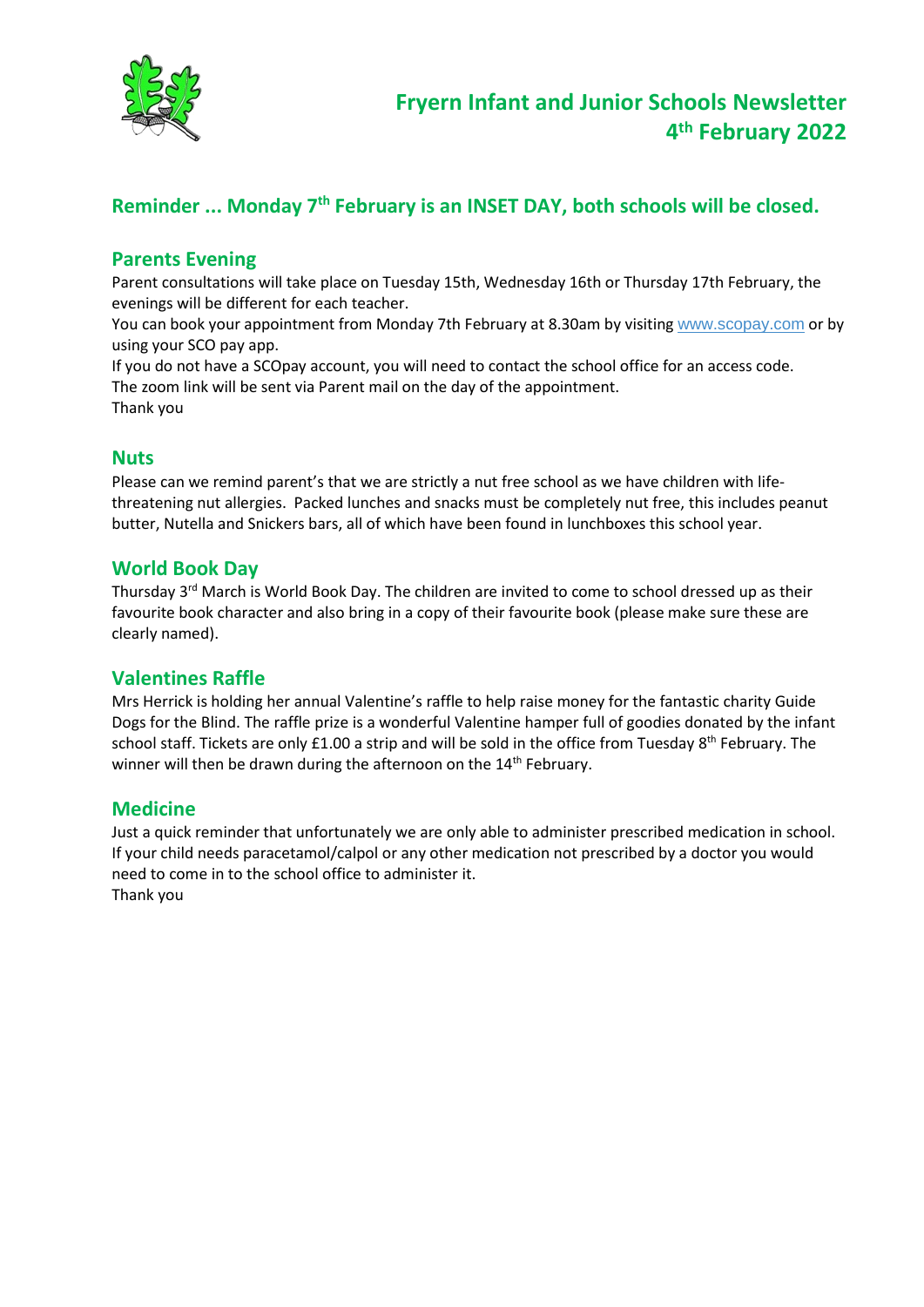# **INFANT SCHOOL CELEBRATIONS**

### **WORKERS OF THE WEEK**

**Otter** Lewis & Emily **Fox** Matilda & Alexandru

**Butterfly** Alan & Lola **Squirrel** Cohen & Max

**Bumblebee** Arisha & Jonah **Hedgehog** Igor & Maisy

## **READS**

50: Bradley, Nirvair 100: Mabel, Johanna, Scott, Luke 250: Rosie 400: Wesley 500: Louis, Christopher 550: Khloe 600: Sophie

## **HEADTEACHER AWARDS**

**Year R**: Hassan, Georgia, Denis, Lewis, Jacob, Charlie, Lukas, Amelia, Maggie, Liam, Arthur, Millie, Eliza, Francesca, Sophie, Milo, Mia, Isla, Johanna, Ewan, Leo E

**Year 1:** Willow, Abbie, Jessica, Toby, Ellis, Rosie, Alan, George

**Year 2:** Ayrton, Tilly, Bailey, Freddie, Bella

# **JUNIOR SCHOOL CELEBRATIONS**

### **WORKERS OF THE WEEK**

| <b>Snowy Owl</b> | Liela & James                  |
|------------------|--------------------------------|
| <b>Pearlkite</b> | Katie & Esme                   |
| <b>Eagle</b>     | Bella B, Bella W & Oliver      |
| <b>Secretary</b> | Theo & Sophie                  |
| <b>Tawny Owl</b> | Riya, Millie, Khushi & William |
| <b>Redkite</b>   | Divesh & Lola                  |
| <b>Peregrine</b> | Jaisie Rae, Alex & Bella       |
| <b>Barn Owl</b>  | Emir, Harry, Eleanor & Emelia  |
| <b>Osprey</b>    | Thomas & Kaylaa                |
| <b>Falcon</b>    | Jack W, James & Jack F         |
| <b>Caracara</b>  | Poppy, Lucy & Emily            |

#### **READS**

75: Jesse, Zeke, Finlay, Mabel, James, Joseph

- 150: William
- 375: Fred
- 450: Navjit
- 525: Emilia

### **HEADTEACHER AWARDS**

**Year 3:** Charlotte

- **Year 4:** Amelia, Jayden, Imogen, Isla, Layla, Noah, William, Edie, Alice, Freya, Tyler, Lucas, Harman, Daniel, Charley, Khushi, Eli
- **Year 5:** Alexia, Hanne, Cerys, Leila, Eliana, Lola, Summer, Ollie, Zahra, Michael, Emilia, Sam, Divesh

**Year 6:** Emily, Oliver, Ellie, Melody, Freddy, Jack, Brianna